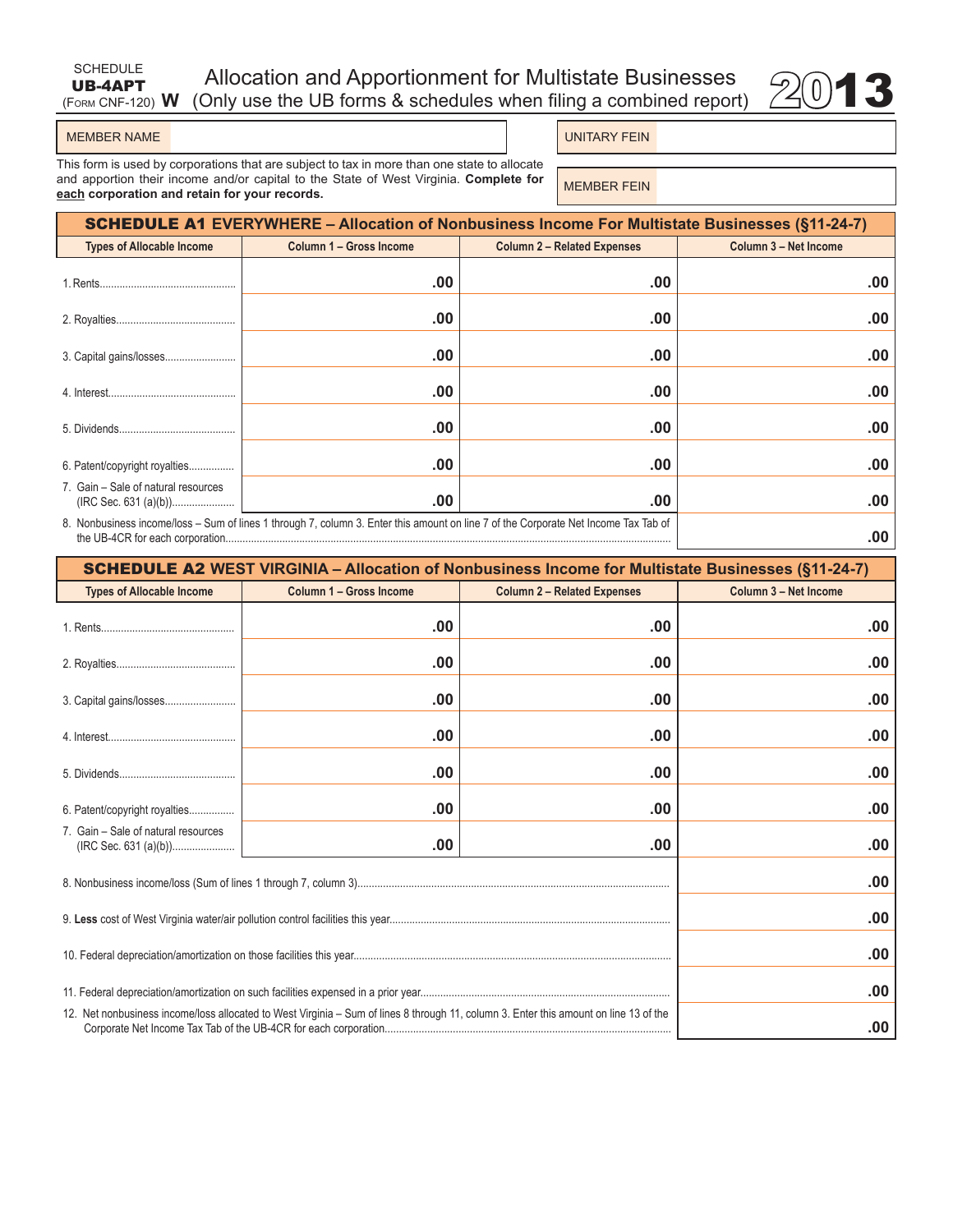| SCHEDULE | Allocation and Apportionment for Multistate Businesses                              |  |
|----------|-------------------------------------------------------------------------------------|--|
|          | <b>UB-4APT</b> Allocation and Apportionment for Multistate Businesses $\otimes$ 013 |  |

| <b>MEMBER NAME</b> |
|--------------------|
|--------------------|

UNITARY FEIN

This form is used by corporations that are subject to tax in more than one state to allocate and apportion their income and/or capital to the State of West Virginia. **Complete for**  and apportion their income and/or capital to the state of west virginia. Complete for **MEMBER FEIN** 

## SCHEDULE B1 **APPORTIONMENT FACTORS FOR MULTISTATE BUSINESSES/PARTNERSHIPS (§11-24-7, AND §11-23-5)**

**LINES 1 & 2: Divide column 1 by column 2 and enter six (6) digit decimal in column 3. LINE 5: Column 1 – Enter line 3. Column 2 – line 3 less line 4. Divide column 1 by column 2 and enter six (6) digit decimal in column 3.**

| <b>PART 1</b><br><b>REGULAR FACTOR</b> | Column <sub>1</sub><br><b>West Virginia</b>                                                                                                                                                                                                                 | Column <sub>2</sub><br><b>Combined Group Everywhere</b> | Column 3<br><b>Decimal Fraction</b> |
|----------------------------------------|-------------------------------------------------------------------------------------------------------------------------------------------------------------------------------------------------------------------------------------------------------------|---------------------------------------------------------|-------------------------------------|
| 1. Total property                      | .00                                                                                                                                                                                                                                                         | .00                                                     |                                     |
| 2. Total payroll                       | .00                                                                                                                                                                                                                                                         | .00                                                     |                                     |
|                                        | .00                                                                                                                                                                                                                                                         | .00                                                     |                                     |
| 4. Sales to purchasers in a            |                                                                                                                                                                                                                                                             |                                                         |                                     |
| state where you are not<br>taxable     |                                                                                                                                                                                                                                                             | .00                                                     |                                     |
| 5. Adjusted sales                      | .00                                                                                                                                                                                                                                                         | .00                                                     |                                     |
| 6. Adjusted sales (enter line 5        | .00                                                                                                                                                                                                                                                         | .00                                                     |                                     |
|                                        |                                                                                                                                                                                                                                                             |                                                         |                                     |
|                                        | 8. APPORTIONMENT FACTOR – Line 7 divided by the number 4, reduced by the number of factors showing zero in column 2, lines<br>1, 2, 5, and 6. Enter six (6) digits after the decimal. Enter on Form CNF-120, Schedule UB-4CR, Corporate Net Income Tax Tab, |                                                         |                                     |

#### PART 2 – MOTOR CARRIER FACTOR **(§11-24-7a)**

**VEHICLE MILEAGE – Use to figure the apportionment factor for Corporate Net Income Tax ONLY. Use part 1 to figure the apportionment factor for Business Franchise Tax. Enter column 3 on CNF-120, Schedule UB-4CR, Corporate Net Income Tax Tab, line 11 for EACH corporation.**

| Column <sub>1</sub><br><b>West Virginia</b>                                                                                                                                                                                                                                          | Column <sub>2</sub><br><b>Combined Group Everywhere</b> | Column <sub>3</sub><br>Decimal Fraction (divide column 1 by column 2 and<br>round to six [6] decimal places) |  |  |  |
|--------------------------------------------------------------------------------------------------------------------------------------------------------------------------------------------------------------------------------------------------------------------------------------|---------------------------------------------------------|--------------------------------------------------------------------------------------------------------------|--|--|--|
|                                                                                                                                                                                                                                                                                      |                                                         |                                                                                                              |  |  |  |
| <b>PART 3 - FINANCIAL ORGANIZATION FACTOR (§11-24-7b and §11-23-5a)</b><br>GROSS RECEIPTS - Enter column 3 on Form CNF-120, Schedule UB-4CR, Corporate Net Income Tax Tab, line 11 and on Form CNF-120, Schedule UB-4CR Business<br>Franchise Tax Tab, line 20 for EACH corporation. |                                                         |                                                                                                              |  |  |  |
| Column <sub>1</sub><br><b>West Virginia</b>                                                                                                                                                                                                                                          | Column <sub>2</sub><br><b>Combined Group Everywhere</b> | Column <sub>3</sub><br>Decimal Fraction (divide column 1 by column 2 and<br>round to six [6] decimal places) |  |  |  |
| .00                                                                                                                                                                                                                                                                                  | .00                                                     |                                                                                                              |  |  |  |